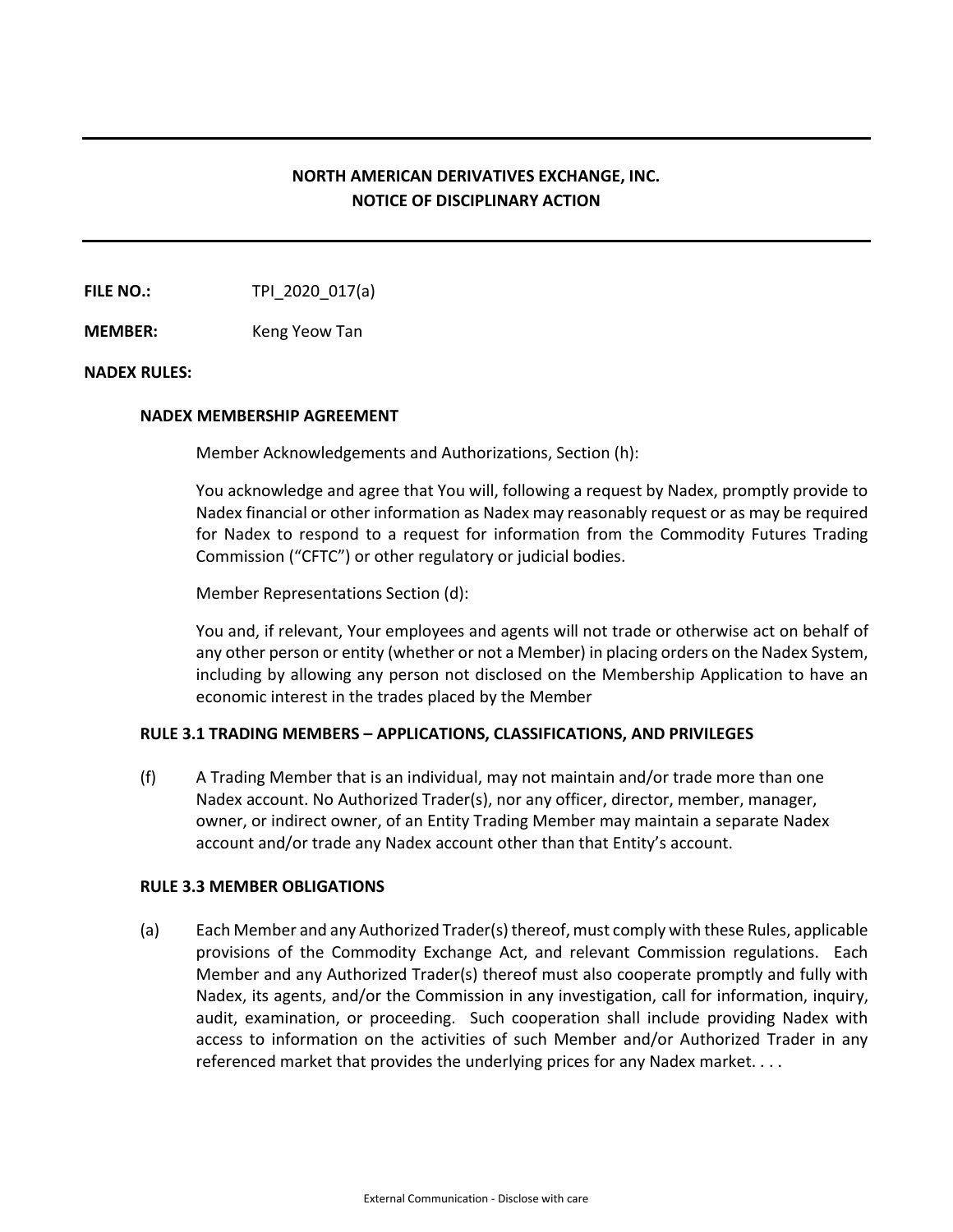(d)(i) Each Member must immediately notify Nadex in writing upon becoming aware: that the Member, any of the Member's officers or any of the Member's Authorized Traders has had access or trading privileges suspended, or membership denied, in any commodity, securities, or swaps exchange, brokerage, association, or Regulatory Agency

#### **RULE 5.19 PROHIBITED TRANSACTIONS AND ACTIVITIES**

- (g)(1) No individual Trading Member shall trade for a person or entity other than itself and no Authorized Trader of an Entity Trading Member shall trade for a person or entity other than the Entity Trading Member for whom that Person is an Authorized Trader.
- (k) No Person shall intentionally provide misleading, erroneous, or fraudulent information to Nadex on a membership application or otherwise.
- **FINDINGS:** On September 27, 2019, Nadex Compliance sent Keng Yeow Tan ("Tan") an email requesting information regarding general background, source of funds, and details regarding his order and trading activity. Although he responded to certain inquiries and requests for information, he failed to provide complete and truthful details regarding connections with other Nadex Members and did not adequately respond to questions regarding sources of funding. Also, he failed to disclose to Nadex on his Membership application that his trading privileges had been revoked by IG Group in August 2019. Also, Compliance found that he funded his account, at least in part, via a third-party source. Additionally, the investigation revealed that he executed trades in his Nadex account with third party funds and traded his account, at least in part, on behalf of that third party via a transfer of trading profits back to the third-party entity. Further, Compliance found that he indirectly funded multiple accounts of other Nadex Members.

Accordingly, the Compliance Department concluded that he violated Exchange Rule 3.3(d)(i) when he failed to immediately notify Nadex in writing that his trading privileges had been revoked by another exchange. The Compliance Department also concluded that he violated Member Acknowledgements and Authorizations, Section (h) of the Nadex Membership Agreement and Exchange Rule 3.3(a) by failing to fully cooperate with its investigation. Additionally, he violated the Nadex Membership Agreement, Member Representations Section (d), when he allowed a third party to have a direct economic interest in the activity and trading in his Nadex account and Nadex Rule  $5.19(g)(1)$  when he executed trades in his Nadex account, at least in part, on a third-party's behalf. Additionally, he violated Nadex Rule 5.19(k) when he provided misleading information to Nadex regarding connections with other Nadex Members. Finally, Tan violated Nadex Rule 3.1(f) by maintaining more than one Nadex account via indirect funding of other Nadex Member accounts.

**PENALTY:** As a result of the aforementioned violations, the Nadex Compliance Department has deemed it appropriate to fine Keng Yeow Tan \$10,000.00. Additionally, Keng Yeow Tan's Nadex Membership has been revoked, his account terminated, and he has been permanently banned from trading on Nadex Markets, either directly for his own account or through an intermediary, or as an authorized trader on behalf of any other account.